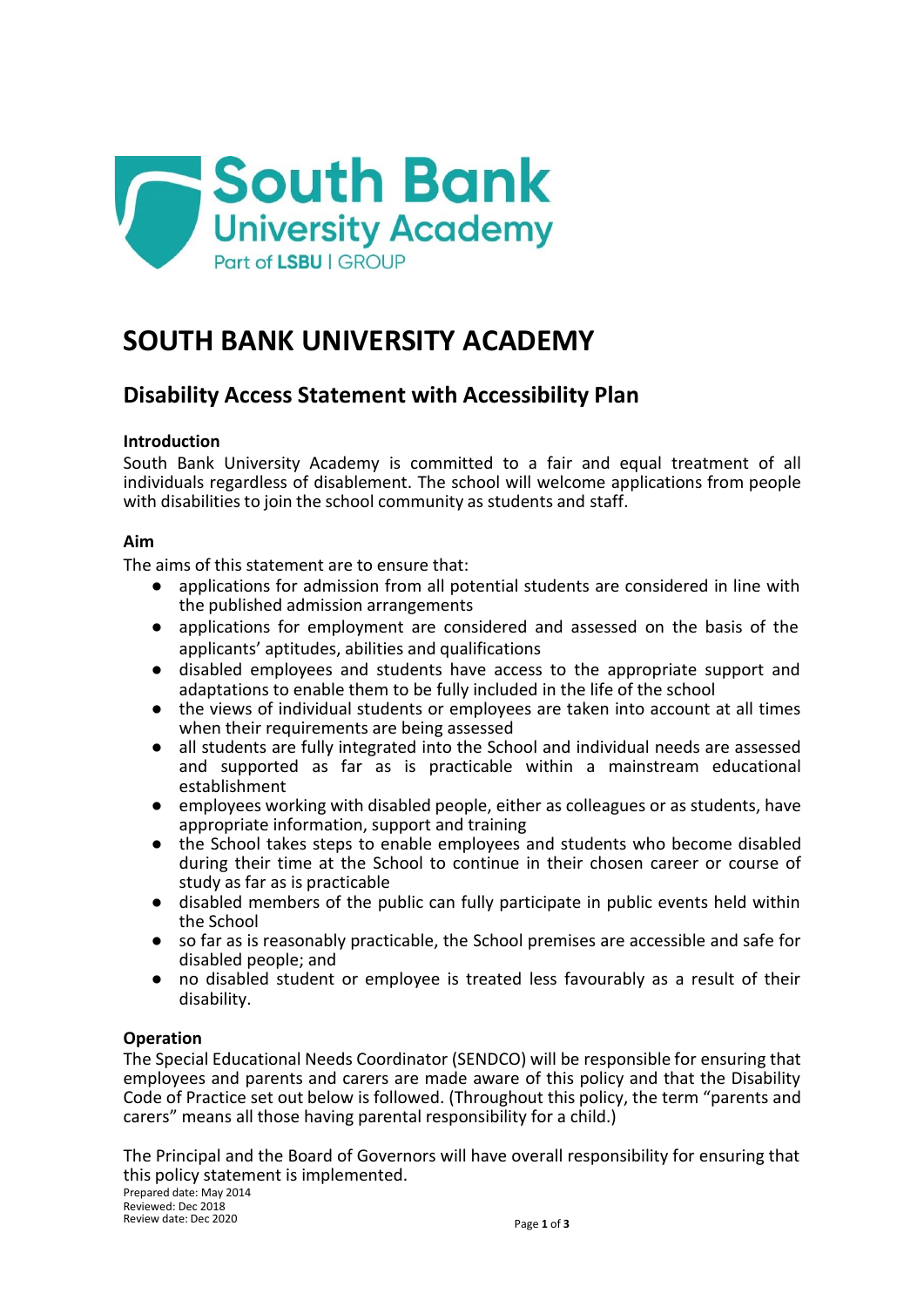#### **Disability Code of Practice**

#### **Environment**

Any future building projects will be considered at the planning stage for accessibility and usability by people with disabilities.

Evacuation procedures and escape routesforstudents and employees with disabilities will be carefully planned and published.

#### **Students**

Applications will be considered in line with the published admission arrangements for all students. An applicant's disability will not prevent her/him from being offered a place and integrated into the School unless:

- the content, structure and delivery of the curriculum are such that the student would be prevented from fulfilling a major part of it; or
- the School would be unable to provide suitably trained employees or facilities to allow the requirements of the National Curriculum to be met.

The School will aim to provide students with a disability with the appropriate support to enable them to be fully integrated. The School will not treat a student with a disabilityless favourably than any other student and will make reasonable adjustments to ensure the full participation and integration of disabled students.

As far as resources allow, the needs of disabled students will be taken into account in the design, structure and flexibility of teaching methods and delivery. Where a curriculum area is organised in such a way that a disabled student cannot fully participate, alternative provision will be made.

Students with a disability or who become disabled whilst studying at the School will be given appropriate support from employees to enable them to have equal access to the curriculum. Individual needs will be considered and addressed by all curriculum areas in collaboration with the SENDCO and an Personal Education Plan drawn up on an annual basis.

The School recognises that special arrangements may be required to enable students with disabilities, including specific learning difficulties, to exhibit their capabilities and knowledge. Special arrangements will be made to enable such students to perform to the best of their ability by meeting their individual needs. The School will liaise with the relevant Examination Boards in such instances. Students and parents and carers will be made fully aware of the process for making special arrangements for assessment and examinations by the SENDCO.